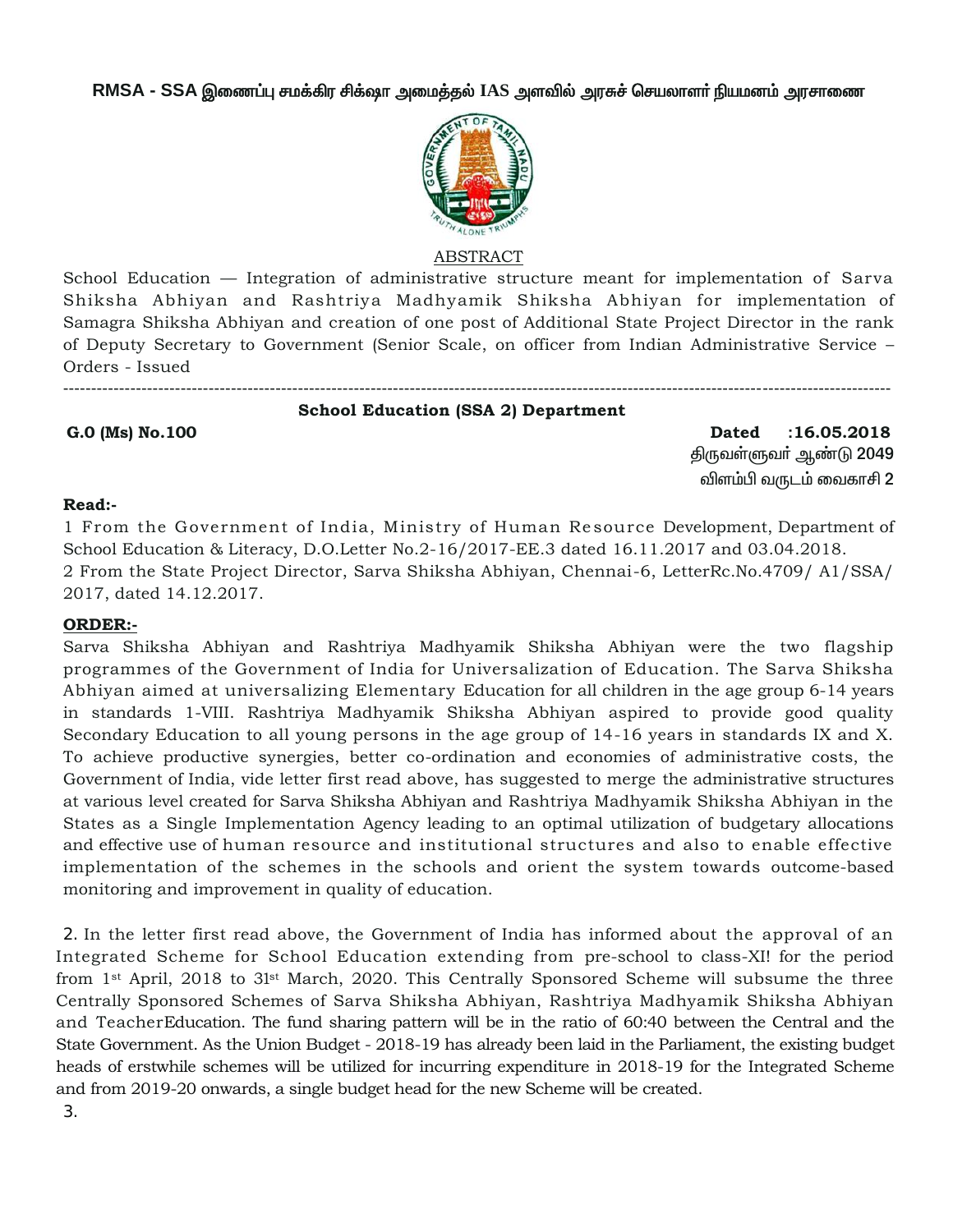4. The State Project Director, Sarva Shiksha Abhiyan vide letter second read above has informed that Sarva Shiksha Abhiyan has been operational since 2000-2001 with myriad of interventions for universal access and retention of students in schools, bridging of gender and social category gaps in Elementary Education and improving the quality of learning. Sarva Shiksha Abhiyan interventions include inter alia, creation of infrastructure facilities and providing all other assistance. With the enactment of the Right of Children to Free and Compulsory Education Act 2009, many changes have been incorporated in the approach, strategies and norms for implementation of Sarva Shiksha Abhiyan. Rashtriya Madhyamik Shiksha Abhiyan scheme was launched in March 2009. It envisaged to achieve an enrollment rate of 75% from 52.26% in 2005-06 at secondary stage by providing a secondary school within a reasonable distance from any habitation.

5. The State Project Director, Sarva Shiksha Abhiyan vide letter second read above has sent a proposal to merge administrative structures meant for implementation of Rashtriya Madhyamik Shiksha Abhiyan and Sarva Shiksha Abhiyan and also to create one post of Additional State Project Director in the rank of Deputy Secretary to Government (senior scale), an officer from Indian Administrative Service. He has also sent proposal for staffing pattern at State/District/Block after merger of administrative structure of Sarva Shiksha Abhiyan and Rashtriya Madhyamik Shiksha Abhiyan and detail of posts identified for surrender.

6. The Government, after careful examination, accords permission for merger of administrative structure of Sarva Shiksha Abhiyan, Rashtriya Madhyamik Shiksha Abhiyan for implementation of Integrated Scheme for School Education viz. Samagra Shiksha Abhiyan with the staff pattern at the State/District/Block level as indicated in the Annexure-I to this order. The Government also approves creation of one post of Additional State Project Director in the rank of Deputy Secretary to Government (Senior Scale, an officer from Indian Administrative Service) for the said implementing agency.

7. The Government directs the State Project Director, Sarva Shiksha Abhiyan to surrender the 434 posts as identified in Annexure-Il to this order. He is also directed to surrender one post of Joint Director, apart from 434 posts already identified for surrendering, in lieu of creation of the post of Additional State Project Director (IAS). The State Project Director is further directed that the posts which are vacant for more than 2 years and the posts which were already surrendered to the Government and the posts which are not active in Sarva Shiksha Abhiyan / Rashtriya Madhyamik Shiksha Abhiyan should not be taken into account and should also be surrendered.

8. The Government also directs the State Project Director, Sarva Shiksha Abhiyan to send separate proposal for creation of additional posts for two newly formed districts viz. Tiruppur and Ariyalur as they were formed after the introduction of Sarva Shiksha Abhiyan.

8. This order issues with the concurrence of the Finance Department vide itsU.O.No.26249/ Edn-11/2018 dated 16.05.2018.

(By order of the Governor)

Pradeep Yadav, Principal Secretary To Government.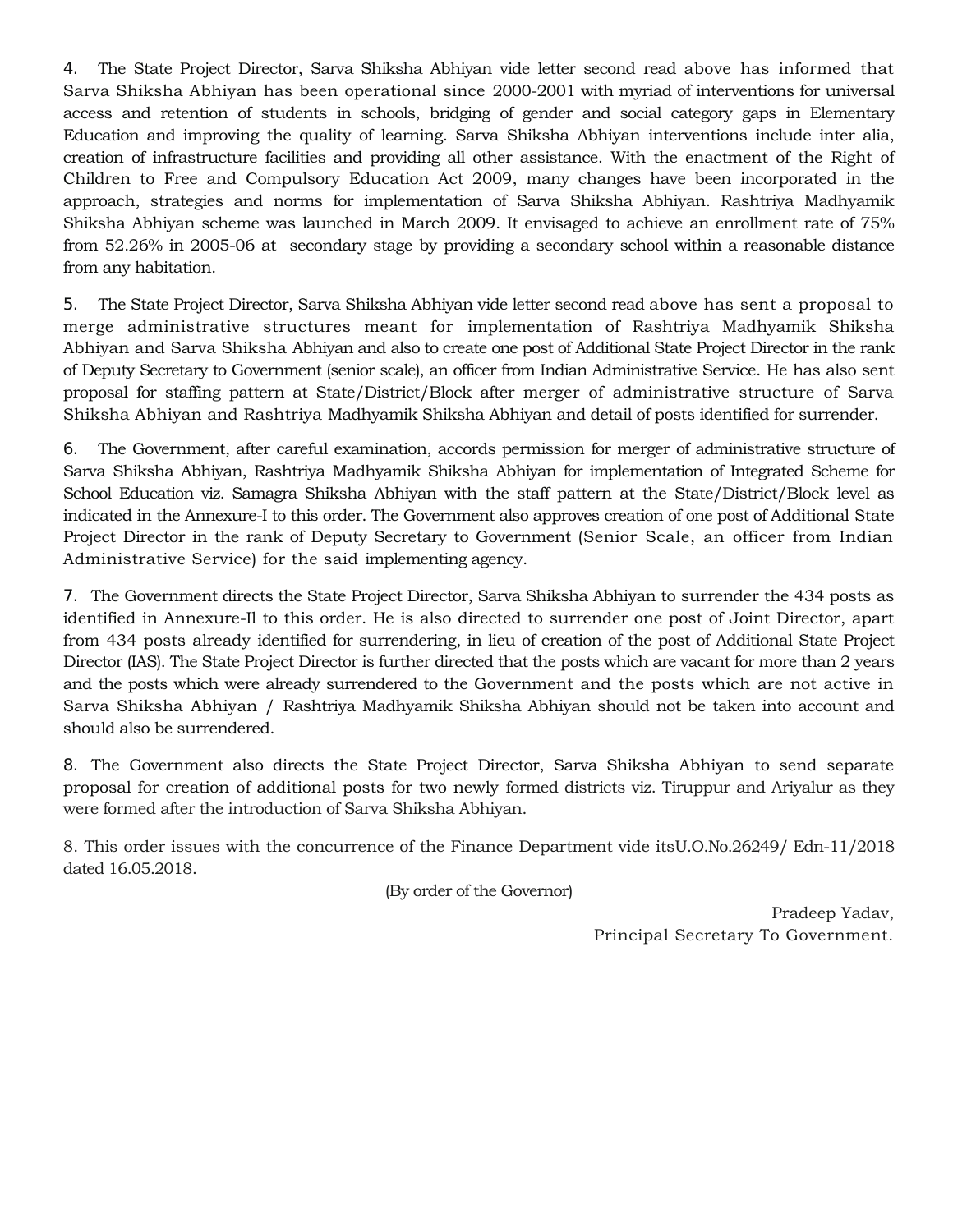# **Annexure-I**

### **Annexure to G.O. (Ms) No.100, School Education Department, Dated 16.05.2018. State Level**

| Category                                                                         | <b>Total</b>   |
|----------------------------------------------------------------------------------|----------------|
| <b>State Project Director</b>                                                    | 1              |
| Additional Project Director I (IAS) and Additional Project Director II (Non LAS) | $\overline{2}$ |
| Joint Director I (Planning Monitoring/Evaluation)                                | 1              |
| Joint Director II (Schemes & Training)                                           | 1              |
| Joint Director Ill (Quality & Pedagogy)                                          | 1              |
| <b>Finance Controller</b>                                                        | $\mathbf{1}$   |
| FA & CAO                                                                         | 1              |
| District Educational Officer                                                     | $\mathbf{1}$   |
| Administrative Officer                                                           | 1              |
| AD (Statistics)                                                                  | $\mathbf{1}$   |
| <b>BRIE</b> (State Coordinator)                                                  | 15             |
| Higher Secondary HM/High School HM                                               | 5              |
| P.G.Assistant                                                                    | $\overline{4}$ |
| Monitoring and Computerization Staff (PG Asst)                                   | $\mathbf{1}$   |
| Teacher Training & Women Development(Senior Lecturer)                            | $\overline{2}$ |
| Media and Documentation Officer (Higher Secondary HM)                            | $\overline{0}$ |
| Psychologist (PGT-Cadre)                                                         | 1              |
| <b>BT</b> Assistant                                                              | 5              |
| Superintendent                                                                   | $\overline{7}$ |
| Assistant                                                                        | 10             |
| Junior Assistant                                                                 | $\mathbf{1}$   |
| Steno-Typist                                                                     | $\overline{7}$ |
| Typist                                                                           | 3              |
| Driver                                                                           |                |
| Office Assistant                                                                 | 9              |
| Consultant                                                                       | 8              |
| System Analyst                                                                   | 1              |
| Programmer                                                                       | $\overline{2}$ |
| <b>Accounts Manager</b>                                                          | 3              |
| System Administrator                                                             | $\mathbf{1}$   |
| Data Entry Operator                                                              | 14             |
| Coral Draw                                                                       | $\mathbf{1}$   |
| Sweepers                                                                         | 6              |
| Watch Man (SPO & ETV Studio)                                                     | 2              |
| <b>Total</b>                                                                     | 123            |

### **District Level**

| Category              | <b>Total</b> |
|-----------------------|--------------|
| DPC/Additional CEO    | 62           |
| APO/ADPC              | 62           |
| EDC's (BT Cadre)      | 67           |
| Statistical Officer   | 30           |
| District Coordinators | 215          |